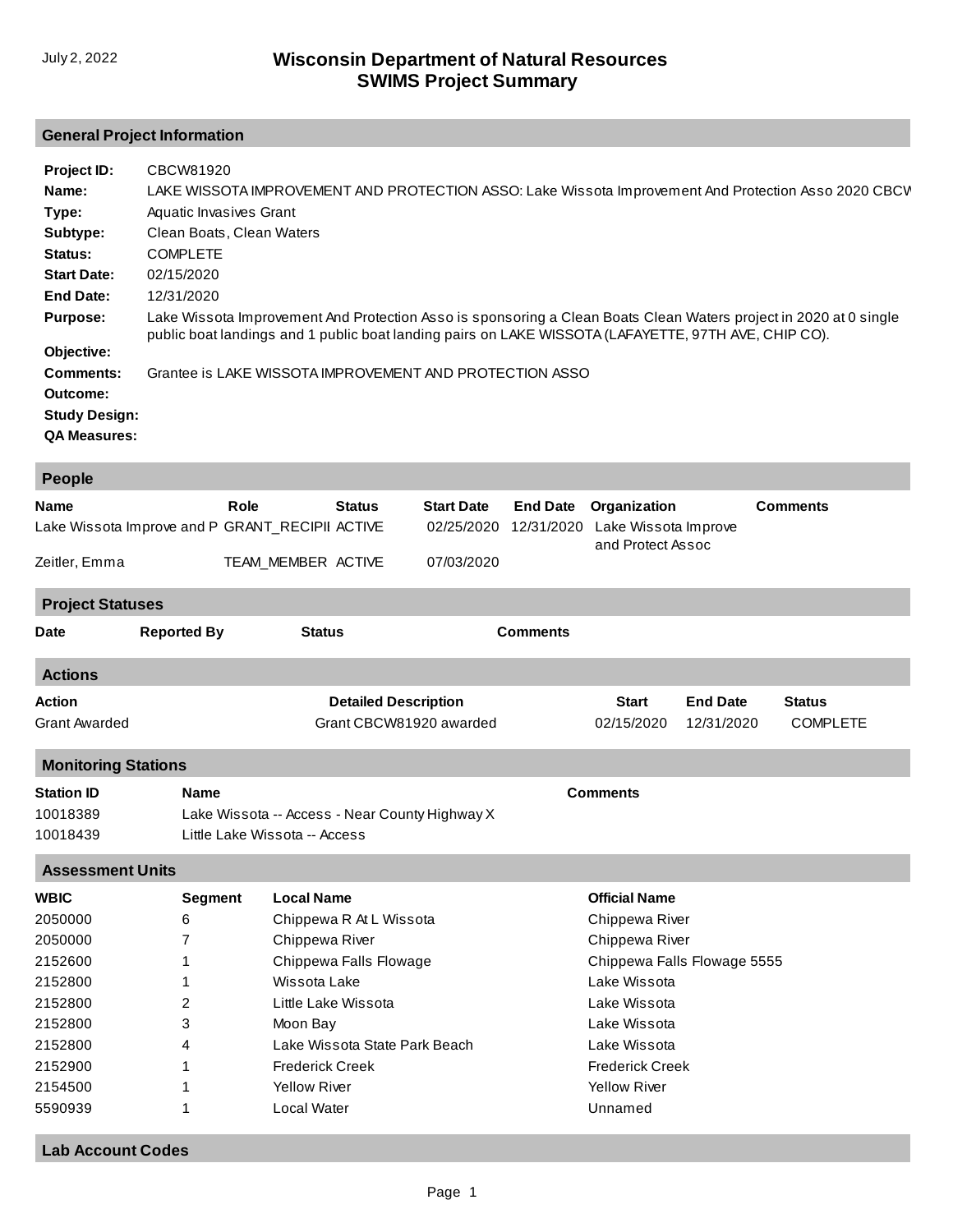## **SWIMS Project Summary** July 2, 2022 **Wisconsin Department of Natural Resources**

| <b>Account Code</b>                 | <b>Description</b> |                                                 |                   | <b>Start Date</b>                              | <b>End Date</b> |  |  |  |
|-------------------------------------|--------------------|-------------------------------------------------|-------------------|------------------------------------------------|-----------------|--|--|--|
| <b>Forms</b>                        |                    |                                                 |                   |                                                |                 |  |  |  |
| <b>Form Code</b><br>WATERCRAFT_2018 | <b>Form Name</b>   | Watercraft Inspection Report (Revised 2/2018)   |                   |                                                |                 |  |  |  |
| <b>Methods</b>                      |                    |                                                 |                   |                                                |                 |  |  |  |
| <b>Method Code</b>                  |                    | <b>Description</b>                              |                   |                                                |                 |  |  |  |
| <b>CBCW-2007</b>                    |                    | Clean Boats, Clean Waters Boat Inspections 2007 |                   |                                                |                 |  |  |  |
| <b>Fieldwork Events</b>             |                    |                                                 |                   |                                                |                 |  |  |  |
| <b>Start Date</b>                   | Status             | <b>Field ID</b>                                 | <b>Station ID</b> | <b>Station Name</b>                            |                 |  |  |  |
| 06/13/2020 08:00                    | <b>COMPLETE</b>    |                                                 | 10018389          | Lake Wissota -- Access - Near County Highway X |                 |  |  |  |
| 06/13/2020 12:00                    | <b>COMPLETE</b>    |                                                 | 10018439          | Little Lake Wissota -- Access                  |                 |  |  |  |
| 06/14/2020 07:00                    | <b>COMPLETE</b>    |                                                 | 10018389          | Lake Wissota -- Access - Near County Highway X |                 |  |  |  |
| 06/14/2020 12:00                    | <b>COMPLETE</b>    |                                                 | 10018439          | Little Lake Wissota -- Access                  |                 |  |  |  |
| 06/20/2020 07:00                    | <b>COMPLETE</b>    |                                                 | 10018389          | Lake Wissota -- Access - Near County Highway X |                 |  |  |  |
| 06/20/2020 11:30                    | <b>COMPLETE</b>    |                                                 | 10018439          | Little Lake Wissota -- Access                  |                 |  |  |  |
| 06/21/2020 07:00                    | <b>COMPLETE</b>    |                                                 | 10018389          | Lake Wissota -- Access - Near County Highway X |                 |  |  |  |
| 06/21/2020 11:30                    | <b>COMPLETE</b>    |                                                 | 10018439          | Little Lake Wissota -- Access                  |                 |  |  |  |
| 06/27/2020 07:00                    | <b>COMPLETE</b>    |                                                 | 10018439          | Little Lake Wissota -- Access                  |                 |  |  |  |
| 06/27/2020 07:00                    | <b>COMPLETE</b>    |                                                 | 10018389          | Lake Wissota -- Access - Near County Highway X |                 |  |  |  |
| 06/27/2020 11:30                    | <b>COMPLETE</b>    |                                                 | 10018439          | Little Lake Wissota -- Access                  |                 |  |  |  |
| 06/28/2020 11:30                    | <b>COMPLETE</b>    |                                                 | 10018389          | Lake Wissota -- Access - Near County Highway X |                 |  |  |  |
| 07/03/2020 07:30                    | <b>COMPLETE</b>    |                                                 | 10018389          | Lake Wissota -- Access - Near County Highway X |                 |  |  |  |
| 07/03/2020 11:30                    | <b>COMPLETE</b>    |                                                 | 10018439          | Little Lake Wissota -- Access                  |                 |  |  |  |
| 07/04/2020 07:00                    | <b>COMPLETE</b>    |                                                 | 10018439          | Little Lake Wissota -- Access                  |                 |  |  |  |
| 07/04/2020 11:30                    | <b>COMPLETE</b>    |                                                 | 10018389          | Lake Wissota -- Access - Near County Highway X |                 |  |  |  |
| 07/04/2020 11:30                    | <b>COMPLETE</b>    |                                                 | 10018439          | Little Lake Wissota -- Access                  |                 |  |  |  |
| 07/05/2020 07:00                    | <b>COMPLETE</b>    |                                                 | 10018439          | Little Lake Wissota -- Access                  |                 |  |  |  |
| 07/05/2020 11:15                    | <b>COMPLETE</b>    |                                                 | 10018439          | Little Lake Wissota -- Access                  |                 |  |  |  |
| 07/10/2020 07:00                    | <b>COMPLETE</b>    |                                                 | 10018389          | Lake Wissota -- Access - Near County Highway X |                 |  |  |  |
| 07/10/2020 11:30 COMPLETE           |                    |                                                 | 10018439          | Little Lake Wissota -- Access                  |                 |  |  |  |
| 07/11/2020 07:00                    | <b>COMPLETE</b>    |                                                 | 10018389          | Lake Wissota -- Access - Near County Highway X |                 |  |  |  |
| 07/11/2020 11:30                    | <b>COMPLETE</b>    |                                                 | 10018389          | Lake Wissota -- Access - Near County Highway X |                 |  |  |  |
| 07/12/2020 07:00                    | <b>COMPLETE</b>    |                                                 | 10018389          | Lake Wissota -- Access - Near County Highway X |                 |  |  |  |
| 07/12/2020 11:30                    | <b>COMPLETE</b>    |                                                 | 10018439          | Little Lake Wissota -- Access                  |                 |  |  |  |
| 07/15/2020 07:00                    | <b>COMPLETE</b>    |                                                 | 10018389          | Lake Wissota -- Access - Near County Highway X |                 |  |  |  |
| 07/15/2020 13:00                    | <b>COMPLETE</b>    |                                                 | 10018439          | Little Lake Wissota -- Access                  |                 |  |  |  |
| 07/16/2020 07:00                    | <b>COMPLETE</b>    |                                                 | 10018389          | Lake Wissota -- Access - Near County Highway X |                 |  |  |  |
| 07/16/2020 11:15                    | <b>COMPLETE</b>    |                                                 | 10018439          | Little Lake Wissota -- Access                  |                 |  |  |  |
| 07/17/2020 07:00                    | <b>COMPLETE</b>    |                                                 | 10018389          | Lake Wissota -- Access - Near County Highway X |                 |  |  |  |
| 07/17/2020 11:30                    | <b>COMPLETE</b>    |                                                 | 10018389          | Lake Wissota -- Access - Near County Highway X |                 |  |  |  |
| 07/24/2020 07:00                    | <b>COMPLETE</b>    |                                                 | 10018389          | Lake Wissota -- Access - Near County Highway X |                 |  |  |  |
| 07/24/2020 11:30                    | <b>COMPLETE</b>    |                                                 | 10018439          | Little Lake Wissota -- Access                  |                 |  |  |  |
| 07/25/2020 07:00                    | <b>COMPLETE</b>    |                                                 | 10018389          | Lake Wissota -- Access - Near County Highway X |                 |  |  |  |
| 07/25/2020 11:30                    | <b>COMPLETE</b>    |                                                 | 10018439          | Little Lake Wissota -- Access                  |                 |  |  |  |
| 07/26/2020 07:00                    | <b>COMPLETE</b>    |                                                 | 10018389          | Lake Wissota -- Access - Near County Highway X |                 |  |  |  |